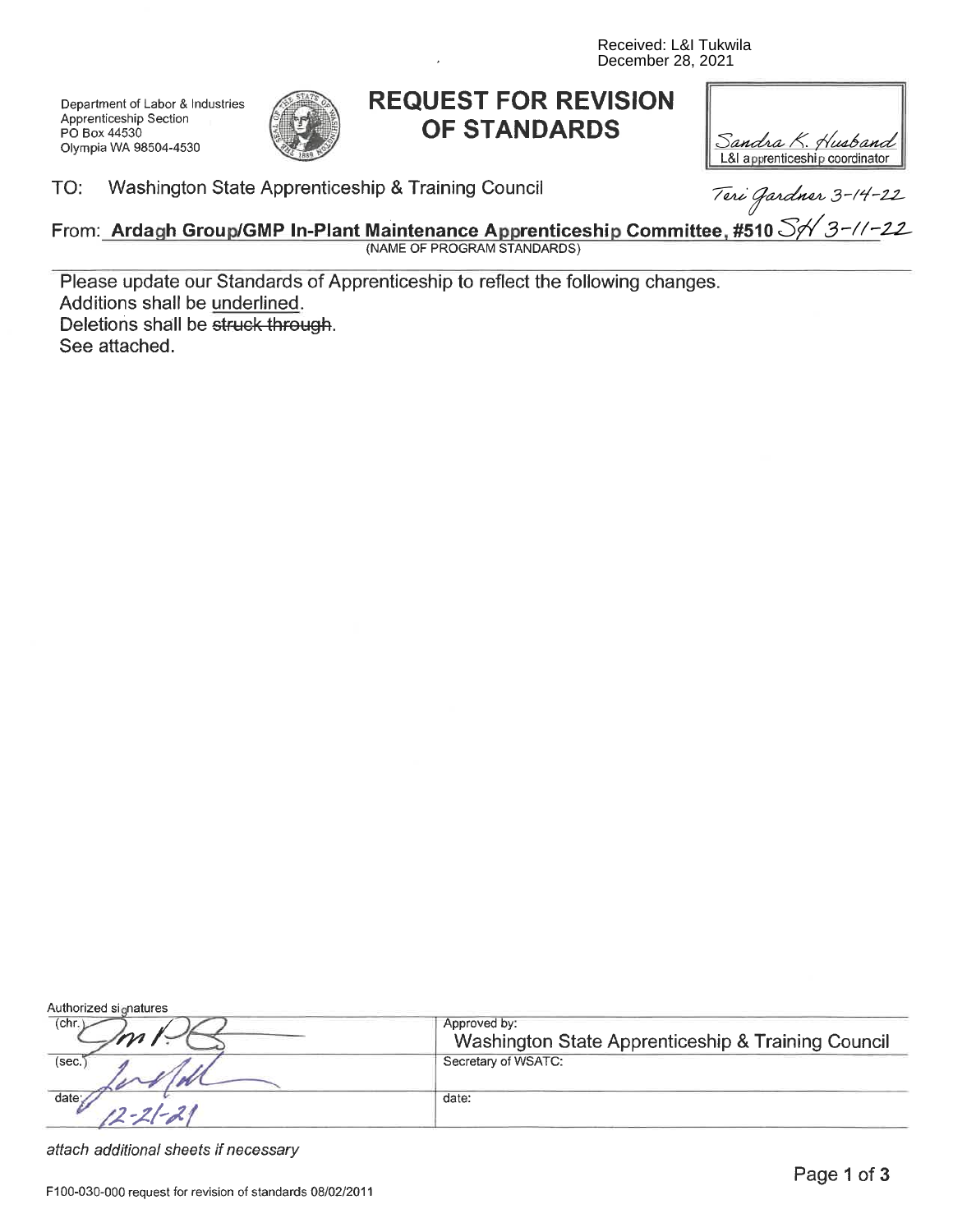# Ardagh Group/GMP In-Plant Maintenance Apprenticeship Committee, #510

Sponsor Introductory Statement (Required):

# **NONE**

The following Standards of apprenticeship for Ardagh Group Containers, with supplements pertaining to the necessary work experience of the trade and a progressive wage scale will, when approved by and registered with the Registration Agency, govern the training of apprentices in this industry.

#### II. Minimum Qualifications:

Physical: Applicants must be physically able to perform the work of the trade, with or without reasonable accommodation.

#### III. Conduct of Program Under Washington Equal Employment Opportunity Plan:

#### A. Selection Procedures:

# 9. Alternate Method of Selection:

In the event there are not enough applicants from in the pool of current employees that have applied and been found qualified to fill open apprenticeship positions, an advertisement of an apprenticeship opening may be placed with employment service offices (i.e. WorkSource), newspapers or via the internet. Applicants who meet the minimum qualifications will be subject to testing and interview requirements described above. Disqualified applicants will be sent written notice of rejection as described above to their last known address by U.S. Mail.

#### IV. Term of Apprenticeship:

The term of apprenticeship shall be four (4) years, but not less than 8,000 hours of employment as an apprentice. Accrued Lleave taken for accrued vacation or illness and RSI hours assigned to an apprentice during working hours for which they are paid shall not count towards completion of the term.

#### V. Initial Probationary Period:

All apprentices employed in accordance with these Standards shall be subject to an initial probationary period not to exceed the first 1000 hours of employment as an apprentice. Accrued leave taken for vacation or illness and RSI hours for which the apprentice is paid shall not count toward the completion of this period.

#### VI. Ratio of Apprentices to Journey Level Workers:

E.

# Apprentices shall at all times work under the direct supervision of a journey level worker.